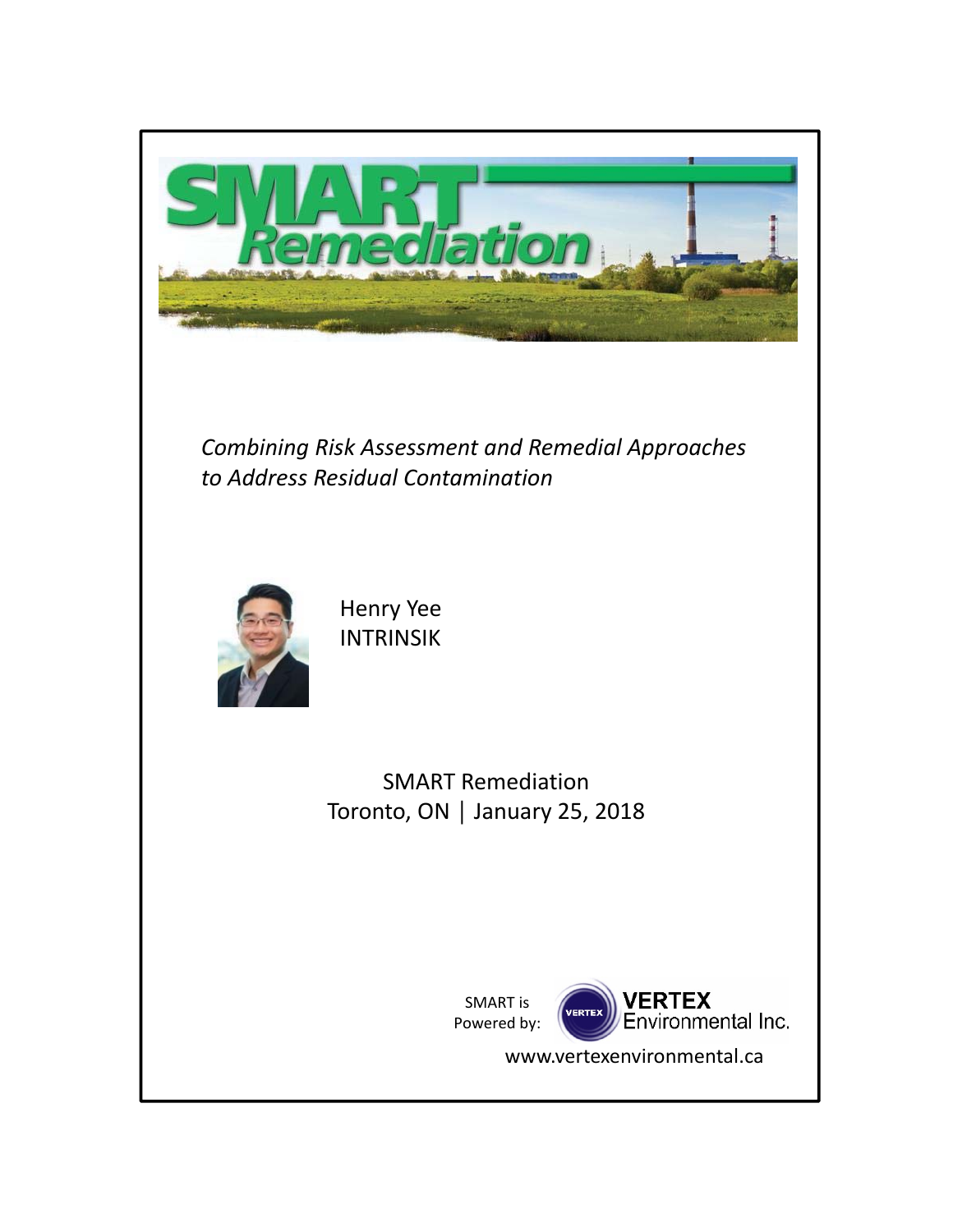

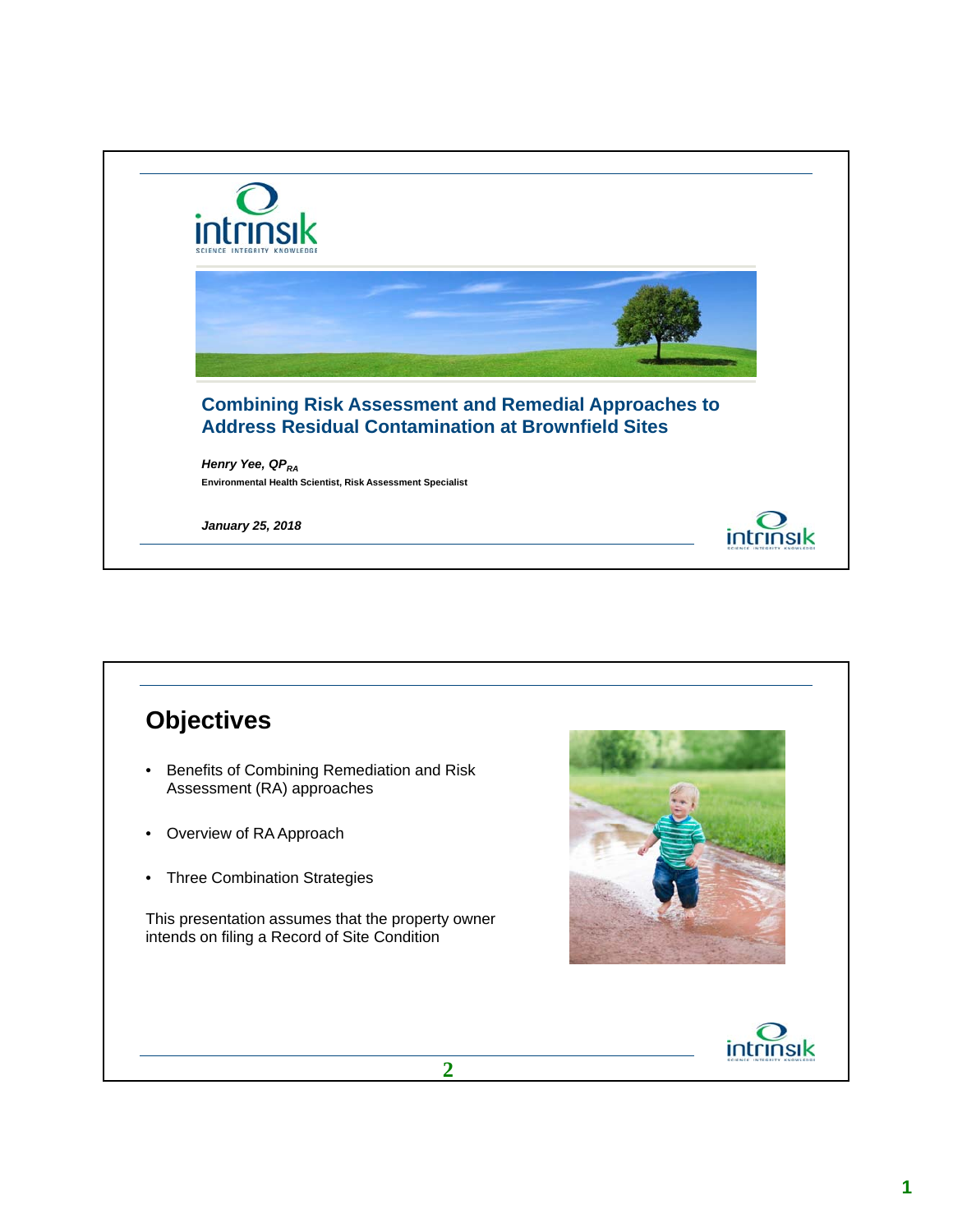### **Who We Are – Intrinsik Corp.**

- Established as the environmental sciences division of CanTox Inc. in 1985.
- Scientific and regulatory consulting firm providing expert toxicology and regulatory advice for the protection of human health and the environment.
- Core business is providing RA services to ESA firms with no or limited in-house capabilities.
- Conducted RAs in compliance with O.Reg. 153/04 since its inception in October 2004, with over 50 RAs successfully accepted by the MOECC.
- Conducted reviews of RAs on behalf of the MOECC as a Vendor of Record (VOR) since 1997.

**3**



intrinsik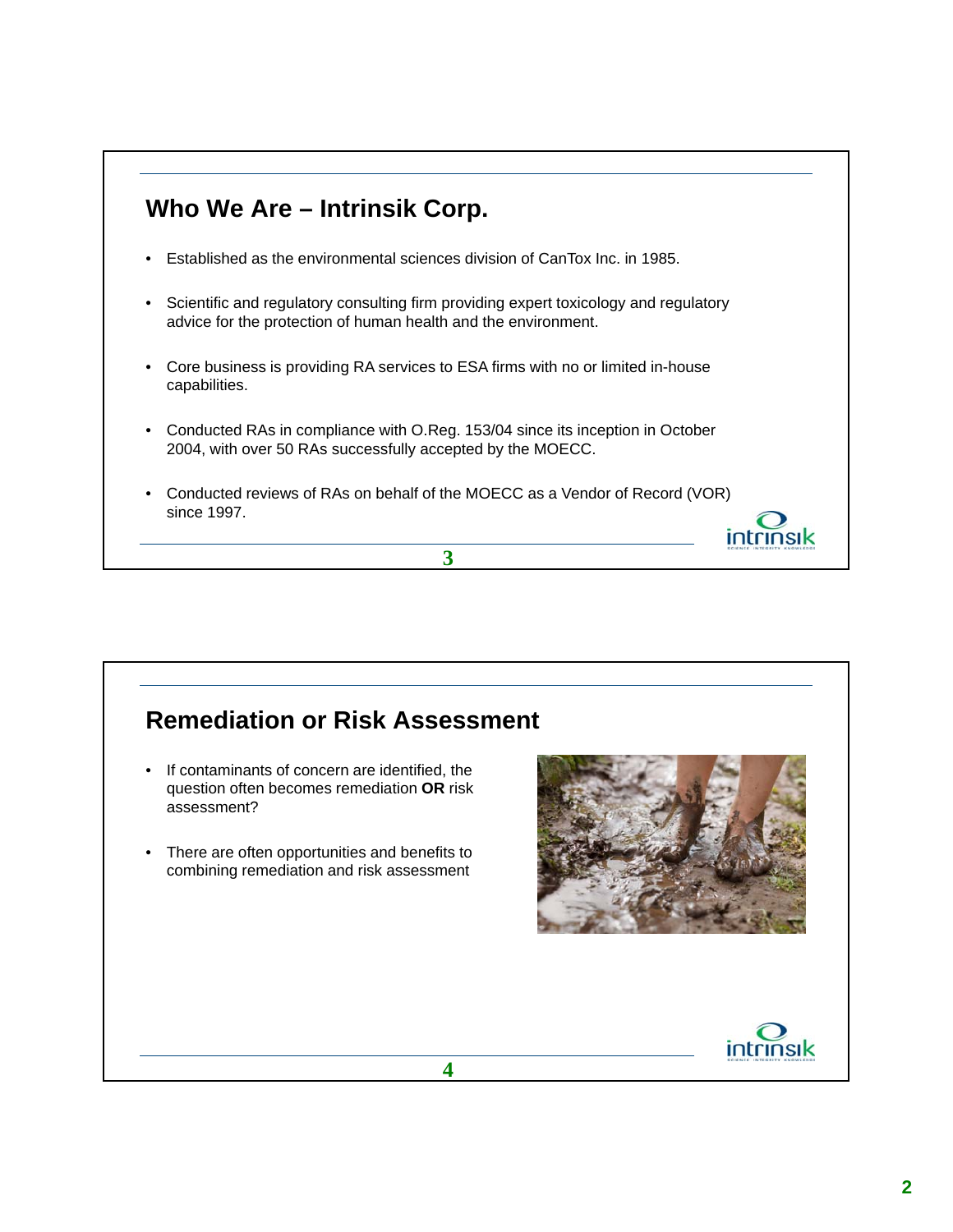| <b>Remediation</b>                                                             |                                                                                    |  |
|--------------------------------------------------------------------------------|------------------------------------------------------------------------------------|--|
| <b>Advantages</b>                                                              | <b>Potential Challenges</b>                                                        |  |
| No risk management measures<br>(RMMs) and Certificate of Property<br>Use (CPU) | Costs                                                                              |  |
| Increased property value                                                       | Technical feasibility of removing all<br>soil, groundwater, or sediment<br>impacts |  |
| Larger market for potential<br>purchasers                                      | Time associated with treating<br>impacted groundwater                              |  |
| Easier to receive financing for<br>redevelopment                               |                                                                                    |  |

| <b>Remediation</b>                                                             |                                                                                    |                                                       |  |
|--------------------------------------------------------------------------------|------------------------------------------------------------------------------------|-------------------------------------------------------|--|
| <b>Advantages</b>                                                              | <b>Potential Challenges</b>                                                        | <b>With RA</b>                                        |  |
| No risk management measures<br>(RMMs) and Certificate of<br>Property Use (CPU) | Costs                                                                              | More cost effective than<br>Remediation-only approach |  |
| Increased property value                                                       | Technical feasibility of removing<br>all soil, groundwater, or sediment<br>impacts | Address residual impacts                              |  |
| Larger market for potential<br>purchasers                                      | Time associated with treating<br>impacted groundwater                              | Address existing groundwater<br>impacts               |  |
| Easier to receive financing for<br>redevelopment                               |                                                                                    |                                                       |  |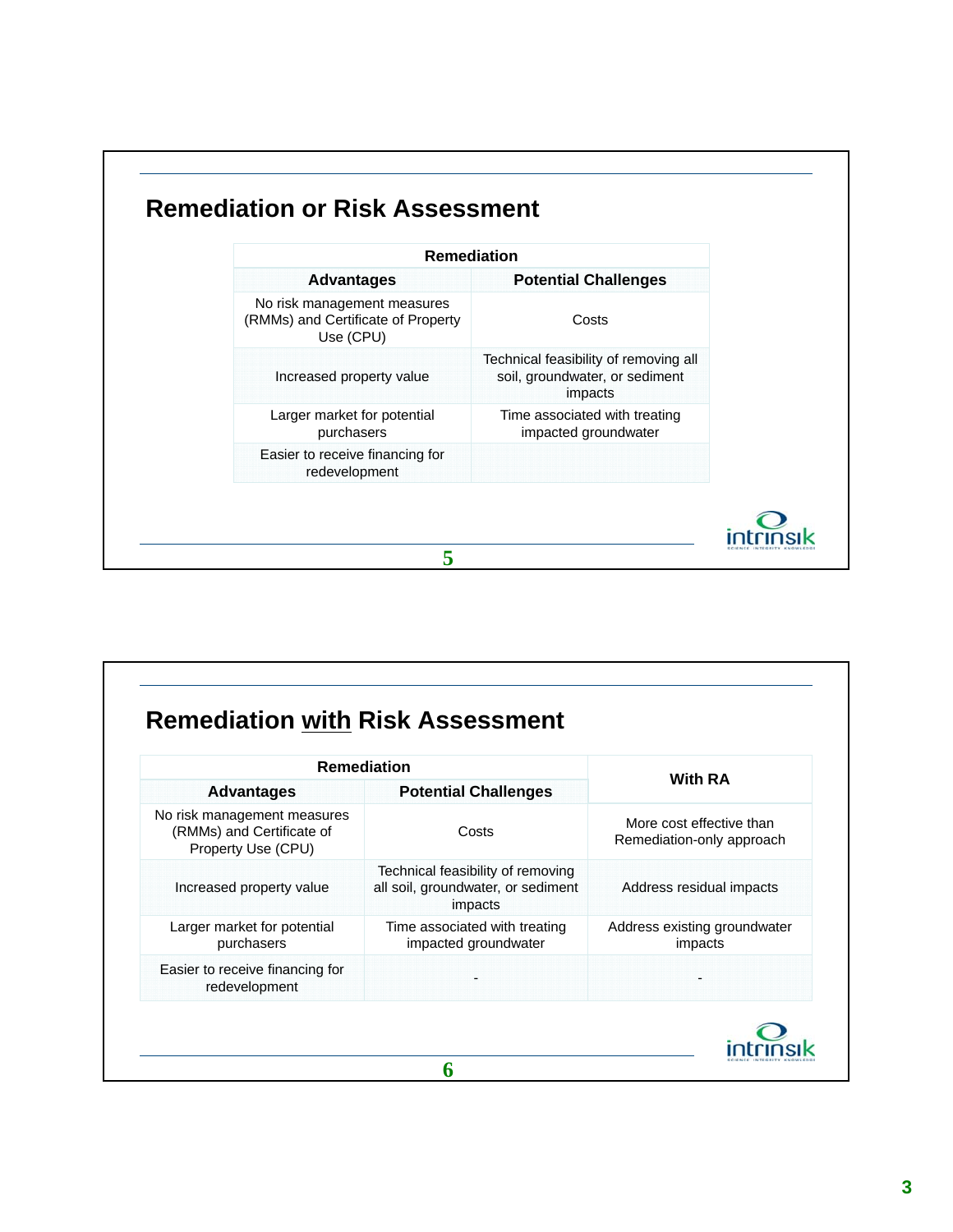| <b>Risk Assessment</b>                                                                  |                                                              |
|-----------------------------------------------------------------------------------------|--------------------------------------------------------------|
| <b>Advantages</b>                                                                       | <b>Potential Challenges</b>                                  |
| RA process timeline (MGRA)                                                              | RA process timeline (Tier 3)                                 |
| Cost effective                                                                          | Implementation of RMMs and<br>ongoing monitoring/maintenance |
| Can potentially address COCs not<br>technically or financially feasible to<br>remediate | RMMs may limit property use or<br>development options        |
| Use site-specific information to rule<br>out potential risks                            |                                                              |

| <b>Risk Assessment</b>                                                                  |                                                              |                                                                         |  |
|-----------------------------------------------------------------------------------------|--------------------------------------------------------------|-------------------------------------------------------------------------|--|
| <b>Advantages</b>                                                                       | <b>Potential Challenges</b>                                  | <b>With Remediation</b>                                                 |  |
| RA process timeline (MGRA)                                                              | RA process timeline (Tier 3)                                 | Utilize the MGRA approach<br>following a limited remediation<br>program |  |
| Cost effective                                                                          | Implementation of RMMs and<br>ongoing monitoring/maintenance | Reduction in RMM requirements                                           |  |
| Can potentially address COCs not<br>technically or financially feasible<br>to remediate | RMMs may limit property use or<br>development options        | or areal extent requiring RMM<br>application                            |  |
| Use site-specific information to<br>rule out potential risks                            |                                                              |                                                                         |  |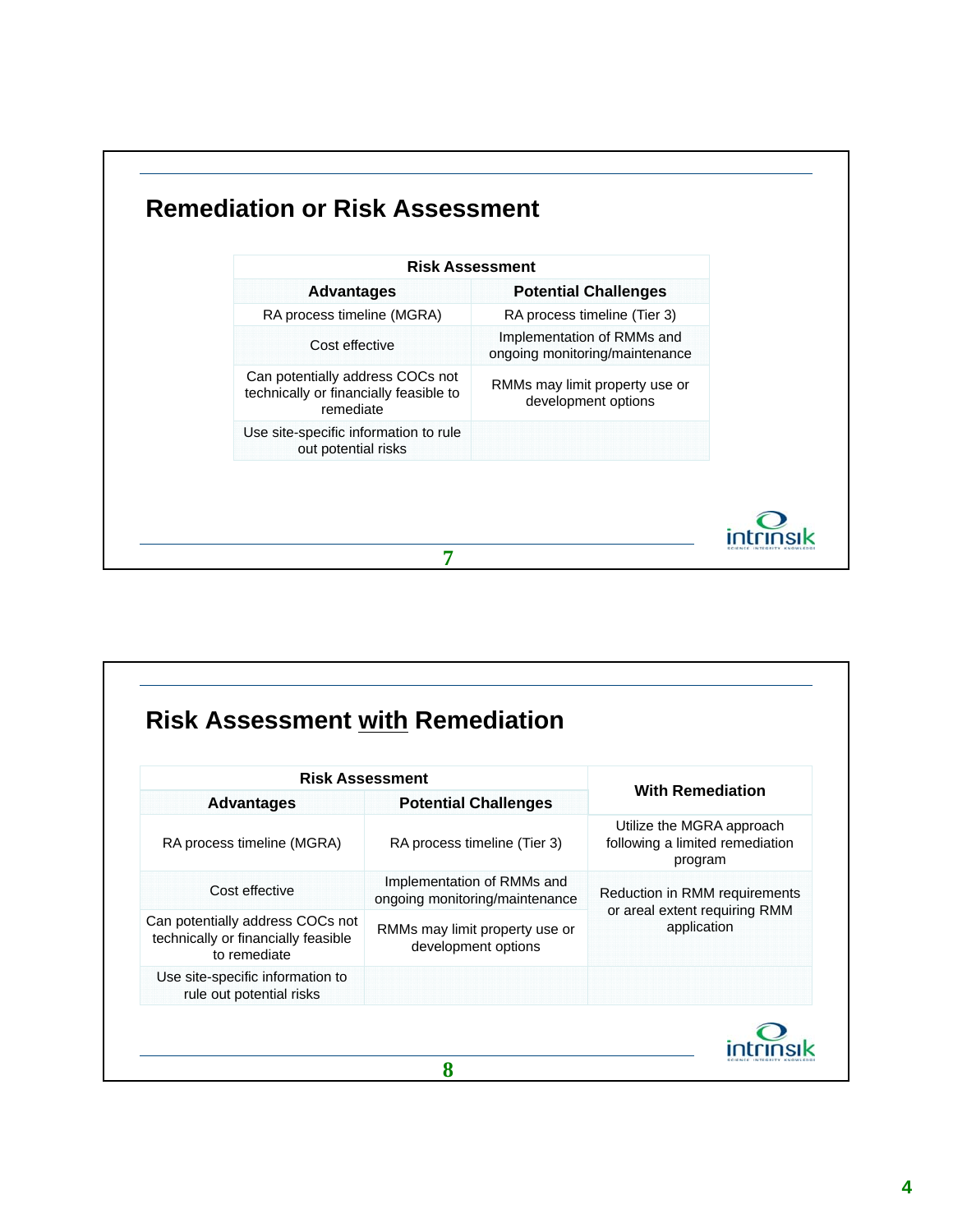

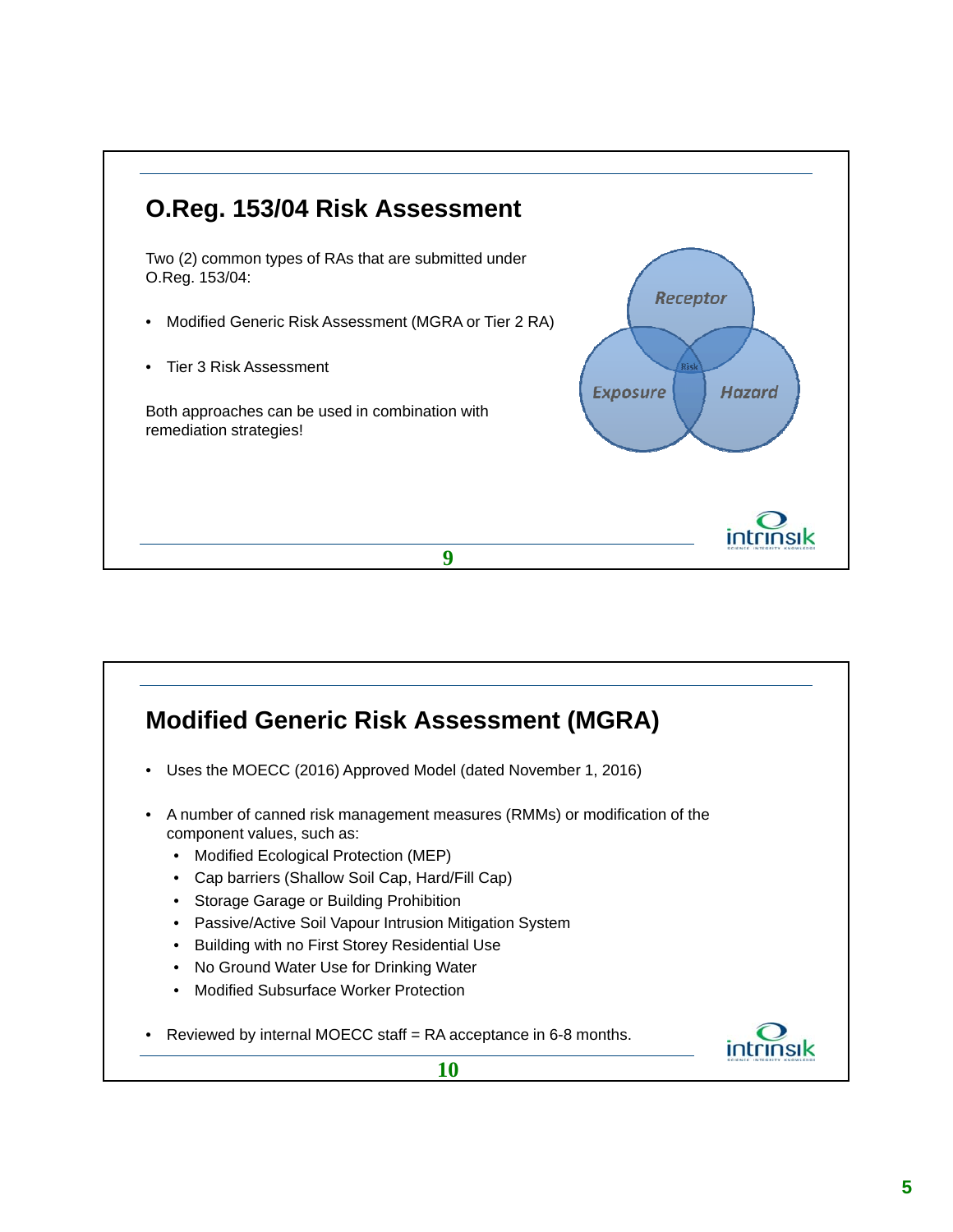

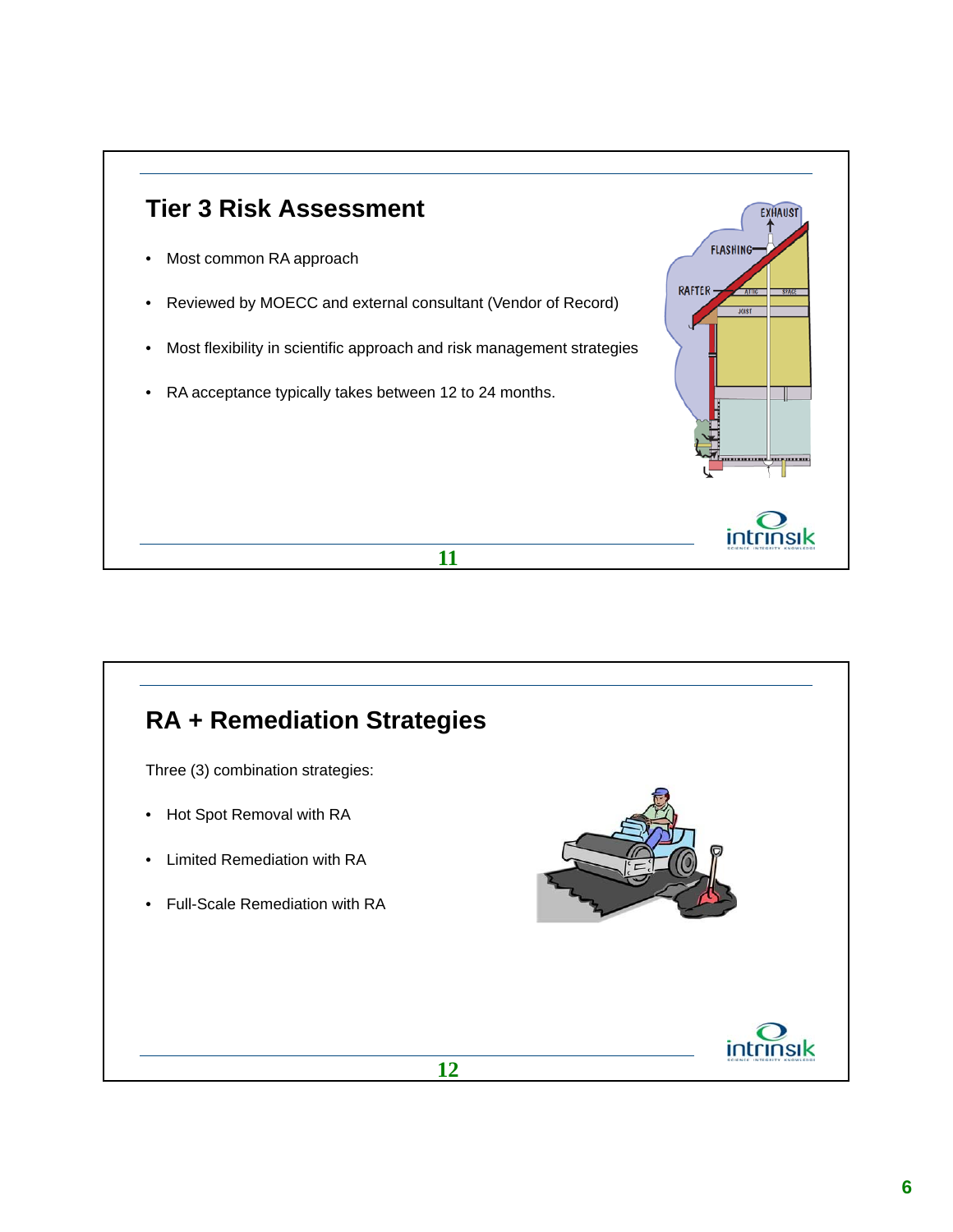

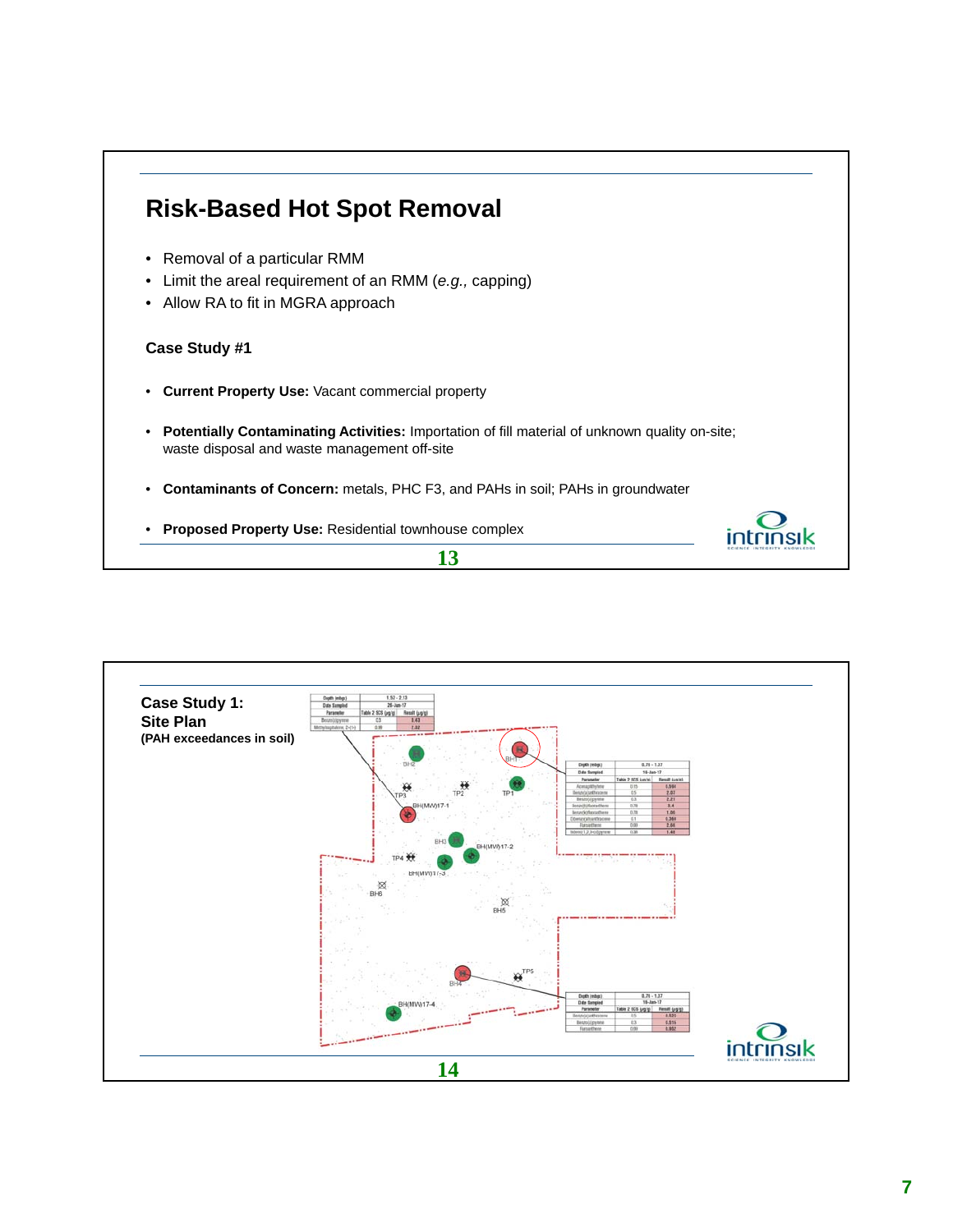## **Risk-Based Hot Spot Removal**

- **Potential human health and ecological risks:**
	- Residents, outdoor workers, and ecological receptors due to direct contact with metals, PHC F3, and PAHs in soil
	- Residents due to indoor air exposure to acenaphthylene in soil (>0.45 µg/g)
- **Risk Management Measure Options:**
	- Potential direct contact risks:
		- hard/fill cap barrier
		- Hot spot removal **not possible** due to widespread impacts
	- Potential indoor air risks:
		- vapour mitigation measures for future buildings
		- Hot spot removal of areas with elevated acenaphthylene concentrations
- Solution: Limited hot spot removal with hard/fill cap barrier. This solution avoided the need to implement a vapour mitigation system and ongoing monitoring requirements.





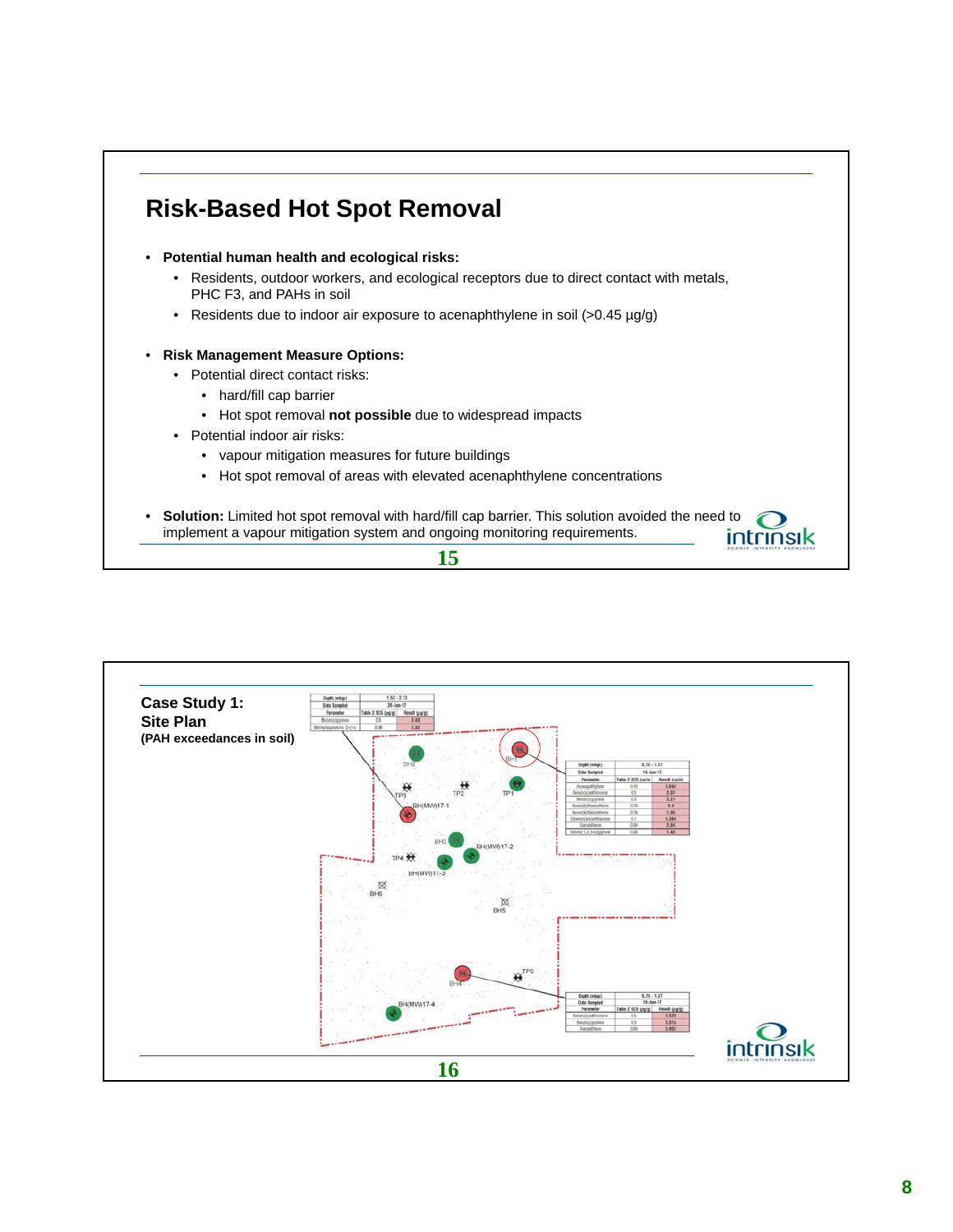### **Limited Remediation with RA**

- Removal of a particular RMM
- Limit the areal requirement of an RMM (*e.g.,* capping)
- Allow RA to fit in MGRA approach

#### **Case Study #2**

- **Current Property Use:** Forested area (formerly apple orchard) surrounding residential development
- **Potentially Contaminating Activities:** Historical use of lead arsenate insecticides
- **Contaminants of Concern:** Metals (*e.g.,* arsenic, lead) and inorganic parameters in soil and groundwater

**17**

• **Property Use:** Public parkland



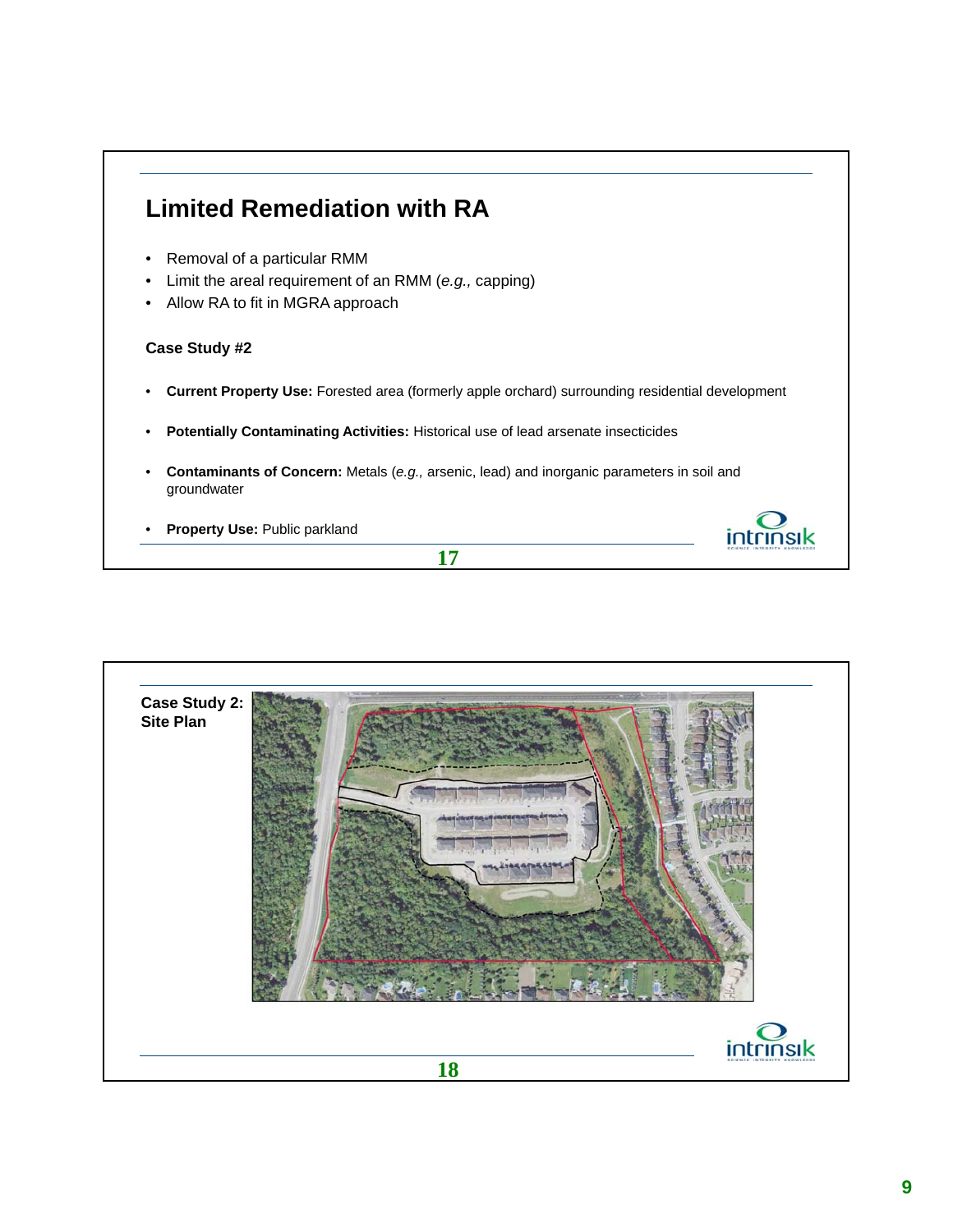## **Limited Remediation with RA**

- **Potential human health and ecological risks:**
	- Outdoor maintenance workers and parkland visitors due to direct contact with arsenic in soil
- **Risk Management Measure Options:**
	- Potential direct contact risks:
		- hard/fill cap barrier
		- wide area soil removal
		- limited soil removal in areas with arsenic concentrations above the calculated riskbased concentrations (RBC)
- **Solution:** Limited soil removal prior to the filing of the RSC. This solution avoided the use of heavy equipment to remove soil and/or the need to implement a cap barrier; both of which would have resulted in the removal of trees (neighbouring home owners opposed to tree removal).





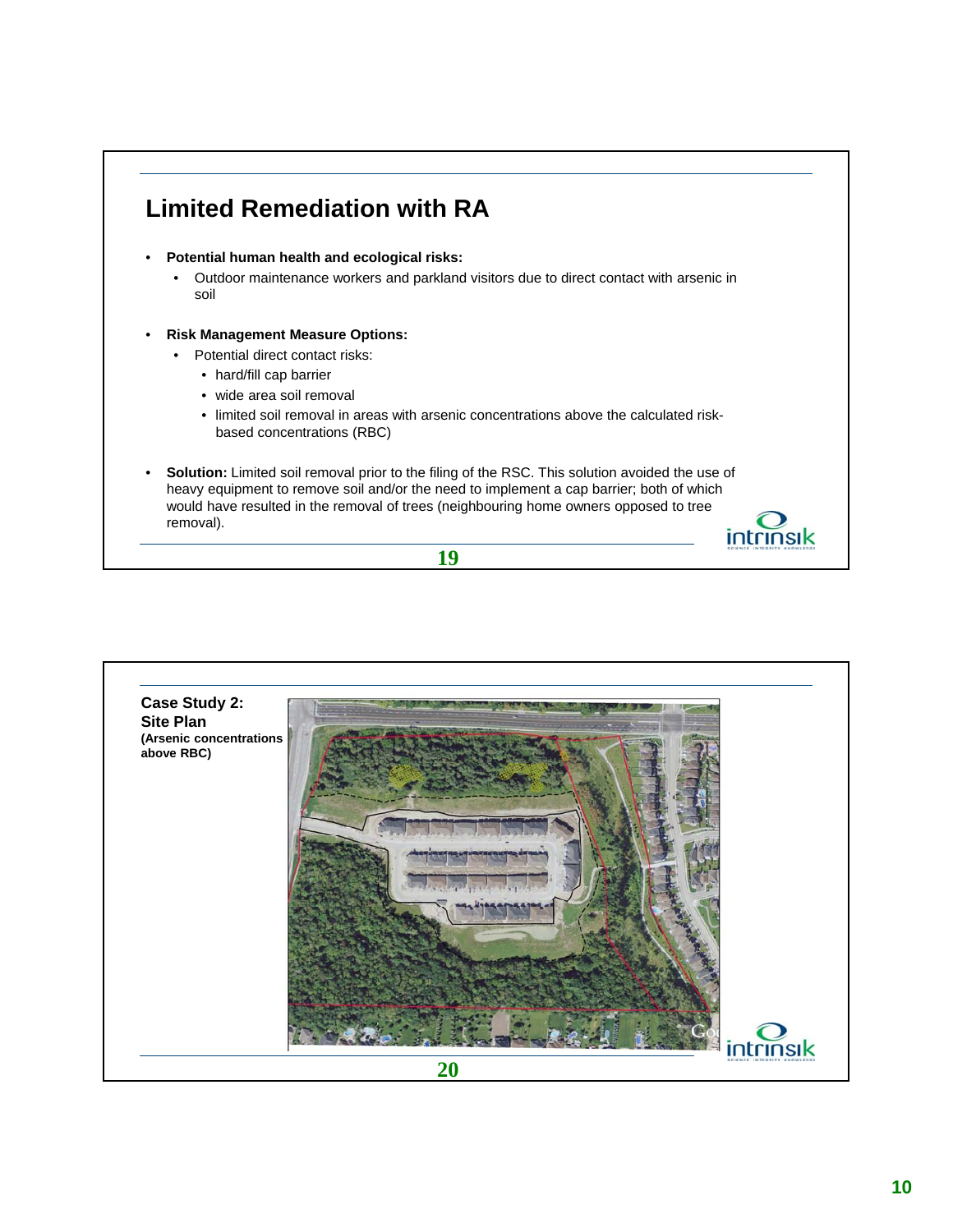

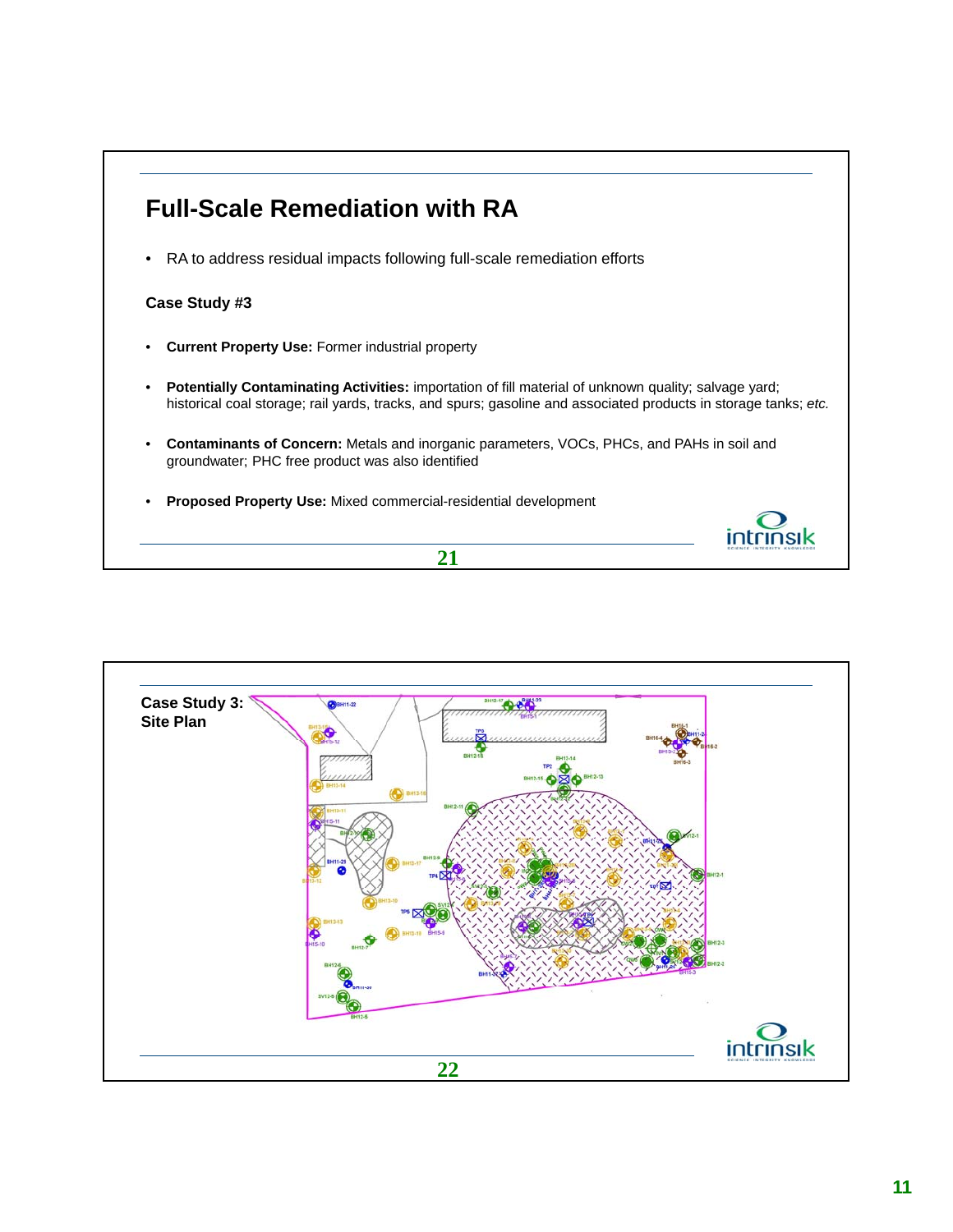## **Full-Scale Remediation with RA**

- **Approach:**
	- In-situ chemical oxidation (ISCO) to reduce cVOC concentrations in groundwater
	- Limited soil removal of areas with PHC free product
	- Conduct an RA on residual impacts

#### • **Potential human health and ecological risks:**

- Residents due to indoor air exposure to COCs in soil and groundwater
- Human and ecological receptors due to direct contact with COCs in soil
- Off-site aquatic organisms due to COCs in soil and groundwater
- **Risk Management Measures:**
	- Hard/fill cap barrier, health and safety plan, and vapour mitigation measures





## **Final Thoughts**

• **Don't forget about Risk Assessments!**

Many benefits to combining Remediation with Risk Assessment:

- An RA can be used to address residual impacts following remediation program
- More cost effective than remediation-only approach
- Reduction in RMM requirements or areal extent requiring RMM application